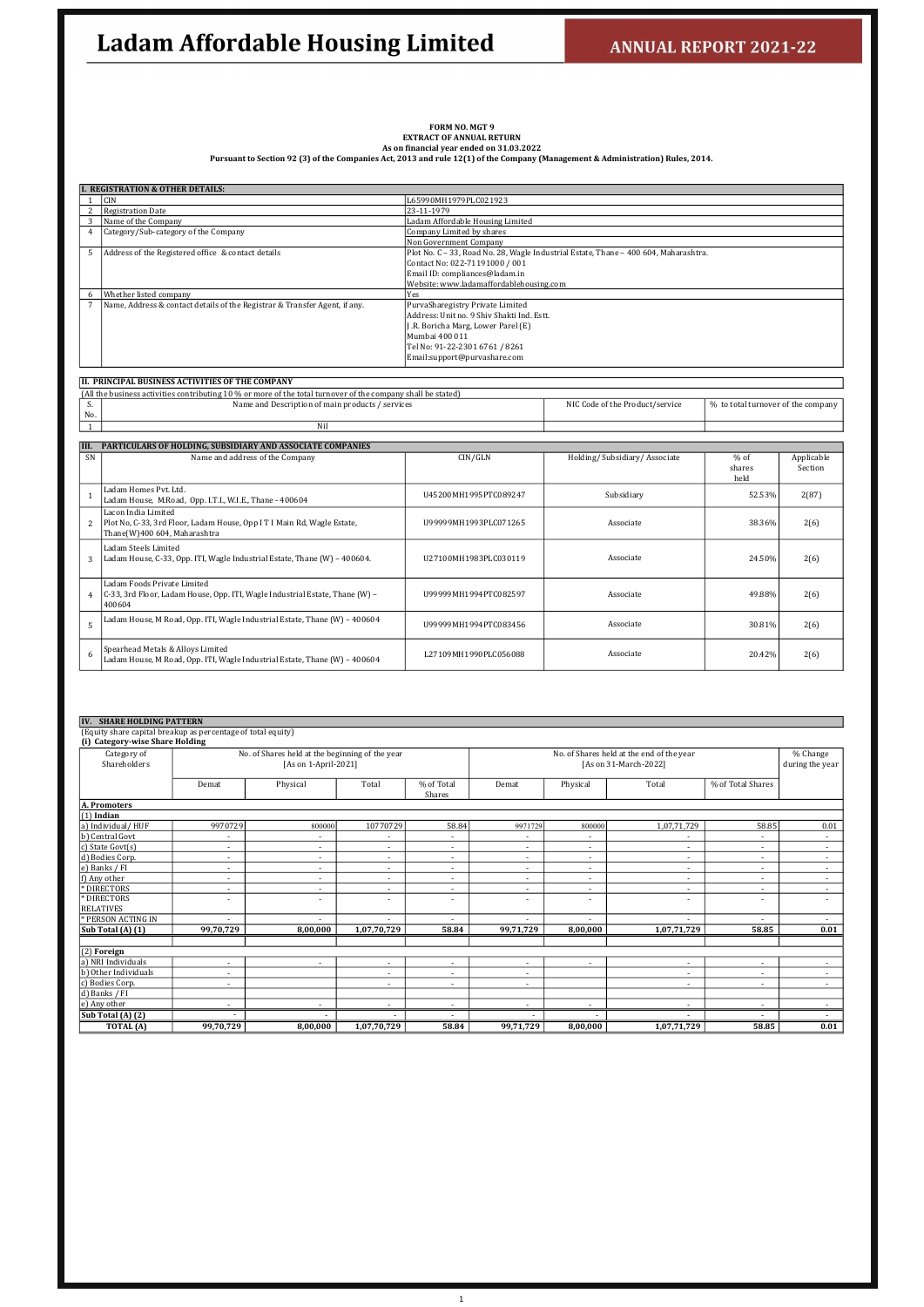| <b>B. Public Shareholding</b>                    |                                           |                                            |                                            |                                    |                                  |                                    |                                  |                                  |                                                      |
|--------------------------------------------------|-------------------------------------------|--------------------------------------------|--------------------------------------------|------------------------------------|----------------------------------|------------------------------------|----------------------------------|----------------------------------|------------------------------------------------------|
| 1. Institutions                                  |                                           |                                            |                                            |                                    |                                  |                                    |                                  |                                  |                                                      |
| a) Mutual Funds                                  |                                           |                                            |                                            |                                    |                                  |                                    |                                  |                                  |                                                      |
| b) Banks / FI                                    |                                           |                                            | $\overline{\phantom{a}}$                   | ÷                                  |                                  |                                    | $\overline{a}$                   | $\overline{a}$                   |                                                      |
| c) Central Govt                                  |                                           |                                            | $\overline{\phantom{a}}$                   |                                    |                                  |                                    |                                  | $\overline{\phantom{a}}$         | $\overline{\phantom{a}}$<br>$\overline{\phantom{a}}$ |
| d) State Govt(s)<br>e) Venture Capital Funds     | $\overline{\phantom{a}}$                  | $\overline{\phantom{a}}$                   | $\overline{\phantom{a}}$                   | $\overline{\phantom{a}}$           | $\overline{\phantom{a}}$         | $\overline{\phantom{a}}$           | $\overline{\phantom{a}}$         | $\overline{\phantom{a}}$         | ÷                                                    |
| f) Insurance Companies                           | $\overline{\phantom{a}}$                  | $\overline{\phantom{a}}$                   | $\overline{\phantom{a}}$                   | $\overline{\phantom{a}}$           | $\overline{\phantom{a}}$         | $\overline{\phantom{a}}$           | $\overline{\phantom{a}}$         | $\overline{\phantom{a}}$         | $\overline{\phantom{a}}$                             |
| g) FIIs                                          | $\overline{\phantom{a}}$                  | $\overline{\phantom{a}}$                   | $\overline{\phantom{a}}$                   | $\overline{\phantom{a}}$           | $\overline{\phantom{a}}$         | $\overline{\phantom{a}}$           | $\overline{\phantom{a}}$         | $\overline{\phantom{a}}$         | $\overline{\phantom{a}}$                             |
| h) Foreign Venture                               | $\overline{\phantom{a}}$                  | ÷                                          | $\sim$                                     | $\overline{\phantom{a}}$           | $\overline{\phantom{a}}$         | $\overline{\phantom{a}}$           | ÷                                | ÷                                | $\overline{\phantom{a}}$                             |
| Capital Funds<br>i) Others (specify)             | $\overline{\phantom{a}}$                  | $\overline{\phantom{a}}$                   | $\overline{\phantom{a}}$                   | $\overline{\phantom{a}}$           | $\overline{\phantom{a}}$         | $\overline{\phantom{a}}$           | $\overline{\phantom{a}}$         | $\overline{\phantom{a}}$         | $\overline{\phantom{a}}$                             |
| U.T.I.                                           | $\overline{\phantom{a}}$                  | $\overline{\phantom{a}}$                   | $\sim$                                     | $\overline{\phantom{a}}$           | $\overline{\phantom{a}}$         | $\overline{\phantom{a}}$           | $\sim$                           | $\overline{\phantom{a}}$         | $\mathcal{L}_{\mathcal{A}}$                          |
| FINANCIAL                                        | ÷,                                        | $\sim$                                     | $\sim$                                     | $\sim$                             | $\sim$                           | $\sim$                             | $\sim$                           | $\sim$                           | $\mathcal{L}_{\mathcal{A}}$                          |
| I.D.B.I.                                         | ÷,                                        | $\sim$                                     | $\sim$                                     | $\sim$                             | ÷,                               | $\sim$                             | $\sim$                           | $\sim$                           | $\mathcal{L}_{\mathcal{A}}$                          |
| LC.LC.I                                          | $\overline{a}$                            | $\overline{a}$                             | $\mathcal{L}$                              | ÷                                  | $\mathcal{L}$                    | $\mathcal{L}$                      | ÷                                | $\mathcal{L}$                    | Ŧ                                                    |
| GOVERMENT                                        | ÷,                                        | $\overline{a}$                             | ÷                                          | ÷                                  | $\overline{\phantom{a}}$         | $\mathcal{L}$                      | L.                               | $\overline{a}$                   | τ                                                    |
| STATE FINANCIAL<br><b>QUALIFIED FOREIGN</b>      | ÷,                                        | ÷                                          | $\sim$                                     | ÷                                  | $\overline{a}$                   | $\sim$                             | ÷<br>÷                           | ÷<br>$\overline{\phantom{a}}$    | ÷,                                                   |
| ANY OTHER                                        |                                           |                                            | $\blacksquare$<br>$\overline{\phantom{a}}$ | ÷                                  |                                  | $\overline{\phantom{a}}$           | $\frac{1}{2}$                    |                                  | $\overline{\phantom{a}}$<br>$\overline{\phantom{a}}$ |
| <b>OTC DEALERS</b>                               | $\overline{\phantom{a}}$                  | $\overline{\phantom{a}}$                   | $\sim$                                     | ÷                                  | $\overline{\phantom{a}}$         | $\sim$                             | ÷                                | ÷                                | $\sim$                                               |
| PRIVATE SECTOR                                   | $\overline{\phantom{a}}$                  | $\mathbb{L}$                               | $\sim$                                     | $\overline{\phantom{a}}$           | $\Box$                           | $\sim$                             | $\overline{\phantom{a}}$         | $\overline{\phantom{a}}$         | $\overline{\phantom{a}}$                             |
| Sub-total $(B)(1)$ :                             | ä,                                        | $\sim$                                     | ×.                                         | ÷,                                 | ä,                               | ÷.                                 | ×.                               | $\mathbf{r}$                     | $\mathcal{L}^{\mathcal{L}}$                          |
|                                                  |                                           |                                            |                                            |                                    |                                  |                                    |                                  |                                  |                                                      |
| 2. Non-Institutions                              |                                           |                                            |                                            |                                    |                                  |                                    |                                  |                                  |                                                      |
| a) Bodies Corp.                                  |                                           |                                            |                                            |                                    |                                  |                                    |                                  |                                  |                                                      |
| i) Indian                                        | 801                                       | 66800                                      | 67,601                                     | 0.37                               | 869                              | 66800                              | 67,669                           | 0.37                             | 0.00                                                 |
| ii) Overseas                                     |                                           |                                            |                                            |                                    |                                  |                                    |                                  |                                  | $\overline{\phantom{a}}$                             |
| b) Individuals                                   |                                           |                                            |                                            |                                    |                                  |                                    |                                  |                                  | ÷                                                    |
| i) Individual                                    |                                           |                                            |                                            |                                    |                                  |                                    |                                  |                                  |                                                      |
| shareholders holding<br>nominal share capital    | 347411                                    | 3095800                                    | 34,43,211                                  | 18.81                              | 498744                           | 3077200                            | 35,75,944                        | 19.54                            | 0.73                                                 |
| upto Rs. 1 lakh                                  |                                           |                                            |                                            |                                    |                                  |                                    |                                  |                                  |                                                      |
| ii) Individual                                   |                                           |                                            |                                            |                                    |                                  |                                    |                                  |                                  |                                                      |
| shareholders holding                             |                                           |                                            |                                            |                                    |                                  |                                    |                                  |                                  |                                                      |
| nominal share capital in                         | 175671                                    | 3834600                                    | 40,10,271                                  | 21.91                              | 422173                           | 3452800                            | 38,74,973                        | 21.17                            | (0.74)                                               |
| excess of Rs 1 lakh                              |                                           |                                            |                                            |                                    |                                  |                                    |                                  |                                  |                                                      |
| c) Others (specify)                              |                                           |                                            |                                            |                                    |                                  |                                    |                                  |                                  | $\overline{\phantom{a}}$                             |
| <b>UNCLAIMED OR</b><br><b>SUSPENSE OR ESCROW</b> |                                           | $\overline{\phantom{a}}$                   |                                            | ÷                                  | $\overline{\phantom{a}}$         | $\overline{\phantom{a}}$           | ÷                                | ÷                                | $\overline{a}$                                       |
| <b>ACCOUNT</b>                                   |                                           |                                            | ÷                                          |                                    |                                  |                                    |                                  |                                  |                                                      |
|                                                  |                                           |                                            |                                            |                                    |                                  |                                    |                                  |                                  |                                                      |
| $*$ IEPF<br>$*$ LLP                              |                                           |                                            | $\sim$<br>$\sim$                           | $\sim$<br>×,                       | $\sim$<br>÷,                     | $\sim$<br>$\sim$                   | $\sim$<br>×,                     | $\sim$<br>$\sim$                 | $\sim$<br>$\overline{\phantom{a}}$                   |
| <b>FOREIGN NATIONALS</b>                         | ÷,                                        | $\sim$                                     | $\sim$                                     |                                    | $\overline{a}$                   | $\sim$                             |                                  | $\overline{a}$                   | $\overline{\phantom{a}}$                             |
| QUALIFIED FOREIGN                                |                                           |                                            | ÷,                                         | $\overline{\phantom{a}}$           | $\overline{\phantom{a}}$         | $\overline{\phantom{a}}$           | ÷,                               | $\overline{\phantom{a}}$         | $\overline{\phantom{a}}$                             |
| <b>INVESTOR</b>                                  |                                           |                                            |                                            |                                    |                                  |                                    |                                  |                                  |                                                      |
| <b>ALTERNATE</b><br><b>INVESTMENT FUND</b>       |                                           |                                            | ÷,                                         | $\sim$                             | $\blacksquare$                   | $\overline{\phantom{a}}$           | $\overline{\phantom{a}}$         | $\overline{\phantom{a}}$         | $\overline{\phantom{a}}$                             |
| N.R.I.                                           | 20                                        | $\overline{\phantom{a}}$                   | $20\,$                                     | 0.00                               | 3985                             |                                    | 3,985                            | 0.02                             | 0.02                                                 |
| * FOREIGN CORPORATE                              | $\overline{\phantom{a}}$                  | $\overline{\phantom{a}}$                   | ÷                                          | $\overline{\phantom{a}}$           | ÷                                | $\overline{\phantom{a}}$           | $\overline{\phantom{a}}$         | $\overline{a}$                   | $\overline{\phantom{a}}$                             |
| <b>BODIES</b><br>* TRUST                         | $\overline{a}$                            | $\overline{a}$                             | τ                                          | L,                                 | ÷.                               | ÷                                  | ÷,                               | $\overline{a}$                   | $\mathcal{L}$                                        |
| * HINDU UNDIVIDED                                |                                           |                                            |                                            |                                    |                                  |                                    |                                  |                                  |                                                      |
| <b>FAMILY</b>                                    | 12768                                     | L,                                         | 12,768                                     | 0.07                               | 8156                             | ÷                                  | 8,156                            | 0.04                             | (0.03)                                               |
| EMPLOYEE                                         | $\mathcal{L}_{\mathcal{A}}$               | $\overline{\phantom{a}}$                   | $\sim$                                     | $\sim$                             | ×.                               | $\sim$                             | $\sim$                           | $\overline{a}$                   | $\mathcal{L}_{\mathcal{A}}$                          |
| * CLEARING MEMBERS<br>* DEPOSITORY               | $\mathcal{L}$<br>$\overline{\phantom{a}}$ | $\overline{\phantom{a}}$<br>$\blacksquare$ | $\sim$<br>$\sim$                           | $\sim$<br>$\overline{\phantom{a}}$ | 2144<br>$\overline{\phantom{a}}$ | $\sim$<br>$\overline{\phantom{a}}$ | 2144<br>$\overline{\phantom{a}}$ | 0.01<br>$\overline{\phantom{a}}$ | 0.01<br>$\sim$                                       |
| OTHER DIRECTORS &                                | $\overline{\phantom{a}}$                  | $\overline{a}$                             |                                            | ÷,                                 | $\overline{a}$                   | $\overline{\phantom{a}}$           | ÷,                               | $\overline{\phantom{a}}$         | $\Box$                                               |
| <b>RELATIVES</b>                                 |                                           |                                            | $\overline{\phantom{a}}$                   |                                    |                                  |                                    |                                  |                                  |                                                      |
| <b>MARKET MAKERS</b>                             |                                           |                                            |                                            |                                    |                                  |                                    |                                  |                                  | $\overline{\phantom{a}}$                             |
| Sub-total $(B)(2)$ :-                            | 5,36,671                                  | 69,97,200                                  | 75,33,871                                  | 41.16                              | 9,36,071                         | 65,96,800                          | 75,32,871                        | 41.15                            | (0.01)                                               |
| <b>Total Public (B)</b>                          | 5,36,671                                  | 69,97,200                                  | 75,33,871                                  | 41.16                              | 9,36,071                         | 65,96,800                          | 75,32,871                        | 41.15                            | (0.01)                                               |
| C. Shares held by                                |                                           | ٠                                          | $\blacksquare$                             |                                    | ٠                                | ٠                                  |                                  | ۰                                |                                                      |
| <b>Custodian for GDRs &amp;</b><br><b>ADRs</b>   |                                           |                                            |                                            |                                    |                                  |                                    |                                  |                                  |                                                      |
| Grand Total (A+B+C)                              | 1,05,07,400                               | 77,97,200                                  | 1,83,04,600                                | 100.00                             | 1,09,07,800                      | 73,96,800                          | 1,83,04,600                      | 100.00                           | 0.00                                                 |
|                                                  |                                           |                                            |                                            |                                    |                                  |                                    |                                  |                                  |                                                      |

| <b>B. Shareholding of Promoters</b> |                           |                      |                                                         |                                                                  |                                     |                                     |                                                                  |                                                 |  |
|-------------------------------------|---------------------------|----------------------|---------------------------------------------------------|------------------------------------------------------------------|-------------------------------------|-------------------------------------|------------------------------------------------------------------|-------------------------------------------------|--|
| SL.                                 |                           |                      | ShareHolding at the beginning of the year<br>01-04-2021 |                                                                  | ShareHolding at the end of the year |                                     |                                                                  |                                                 |  |
| No.                                 | <b>ShareHolder's Name</b> | <b>No. of Shares</b> | % of Total<br>Shares of the<br>Company                  | % of Shares<br>Pledged /<br><b>Encumbered to</b><br>total shares | <b>No. of Shares</b>                | % of Total Shares of the<br>Company | % of Shares<br>Pledged /<br><b>Encumbered to</b><br>total shares | % change in<br>share holding<br>during the year |  |
|                                     | BHARAT BHUSHAN AGGARWAL   | 5497000              | 30.03                                                   |                                                                  | 5497000                             | 30.03                               |                                                                  | 0.00                                            |  |
|                                     | <b>SUMESH B AGARWAL</b>   | 4473729              | 24.44                                                   |                                                                  | 4473729                             | 24.44                               |                                                                  | 0.00                                            |  |
|                                     | B. B. AGGARWAL            | 800000               | 4.37                                                    | 100                                                              | 800000                              | 4.37                                | 100                                                              | 0.00                                            |  |
|                                     | <b>AAKARSH AGARWAL</b>    |                      |                                                         |                                                                  | 1000                                | 0.01                                |                                                                  | 0.01                                            |  |
|                                     |                           |                      |                                                         |                                                                  |                                     |                                     |                                                                  |                                                 |  |

|           | C. Change in Promoter's Shareholding: |                                  |                                        |                                                  |                                     |             |  |
|-----------|---------------------------------------|----------------------------------|----------------------------------------|--------------------------------------------------|-------------------------------------|-------------|--|
|           |                                       | ShareHolding at the beginning of |                                        | <b>Cumulative ShareHolding at the end of the</b> |                                     |             |  |
|           |                                       | 01-04-2021                       |                                        |                                                  | 01-03-2022                          |             |  |
| SL<br>No. | ShareHolder's Name                    | No of Shares                     | % of Total<br>Shares of the<br>Company | <b>No. of Shares</b>                             | % of Total Shares<br>of the Company | <b>Type</b> |  |
|           | <b>BHARAT BHUSHAN AGGARWAL</b>        | 5497000                          | 30.03                                  |                                                  |                                     |             |  |
|           | 31-03-2022                            |                                  |                                        | 5497000                                          | 30.03                               |             |  |
|           | <b>SUMESH B AGARWAL</b>               | 4473729                          | 24.44                                  |                                                  |                                     |             |  |
|           | 31-03-2022                            |                                  |                                        | 4473729                                          | 24.44                               |             |  |
| 13        | B. B. AGGARWAL                        | 800000                           | 4.37                                   |                                                  |                                     |             |  |
|           | 31-03-2022                            |                                  |                                        | 800000                                           | 4.37                                |             |  |
|           | AAKARSH AGARWAL                       | 1000                             | 0.01                                   |                                                  |                                     | Buy         |  |
|           | 13-08-2021                            |                                  |                                        | 1000                                             | 0.01                                |             |  |
|           | 31-03-2022                            |                                  |                                        |                                                  |                                     |             |  |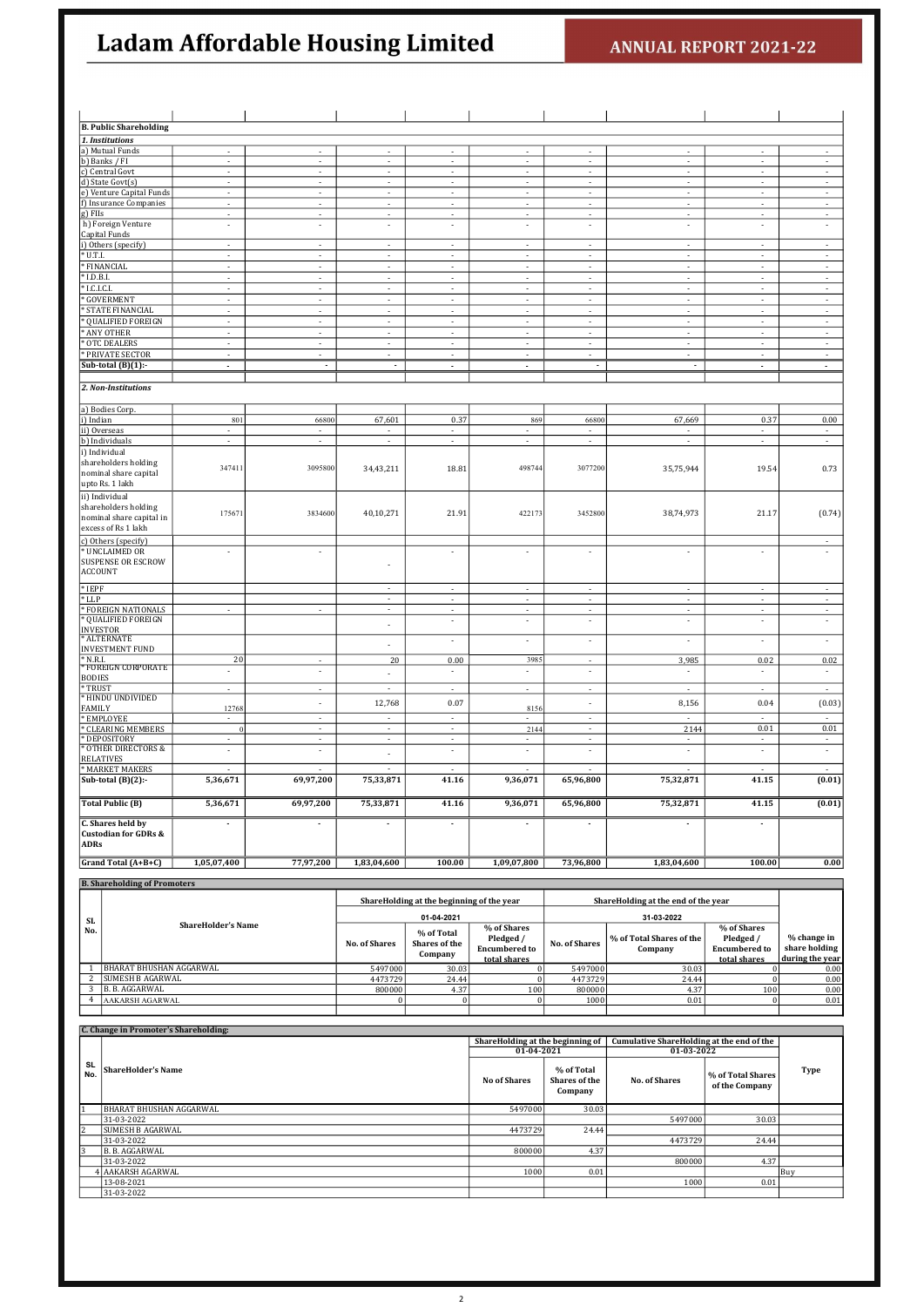|                  | D. Sharedholding Pattern of top ten Shareholders: |                                  |                                               |                                           |                                     |      |
|------------------|---------------------------------------------------|----------------------------------|-----------------------------------------------|-------------------------------------------|-------------------------------------|------|
|                  |                                                   | ShareHolding at the beginning of |                                               | Cumulative ShareHolding at the end of the |                                     |      |
|                  |                                                   | 01-04-2021                       |                                               | 01-03-2022                                |                                     |      |
| <b>SL</b><br>No. | <b>ShareHolder's Name</b>                         | <b>No of Shares</b>              | % of Total<br><b>Shares of the</b><br>Company | <b>No. of Shares</b>                      | % of Total Shares<br>of the Company | Type |
| $\mathbf{1}$     | <b>SHYAM RANE</b>                                 | 363200                           | 1.98                                          |                                           |                                     |      |
|                  | 31-03-2022                                        |                                  |                                               | 363200                                    | 1.98                                |      |
| 2                | VANDANA U. SATARDEKAR                             | 289000                           | 1.58                                          |                                           |                                     |      |
|                  | 31-03-2022                                        |                                  |                                               | 289000                                    | 1.58                                |      |
| $\overline{3}$   | <b>ARUN RANE</b>                                  | 286800                           | 1.57                                          |                                           |                                     |      |
|                  | 31-03-2022                                        |                                  |                                               | 286800                                    | 1.57                                |      |
| 4                | <b>KALPANA JEETESH MORE</b>                       | 285200                           | 1.56                                          |                                           |                                     |      |
|                  | 31-03-2022                                        |                                  |                                               | 285200                                    | 1.56                                |      |
| 5                | SANWARMAL SHRILAL POOJARI                         | 258600                           | 1.41                                          |                                           |                                     |      |
|                  | 31-03-2022                                        |                                  |                                               | 258600                                    | 1.41                                |      |
| 6                | <b>SURESH KUMAR SHARMA</b>                        | 236000                           | 1.29                                          |                                           |                                     |      |
|                  | 31-03-2022                                        |                                  |                                               | 236000                                    | 1.29                                |      |
|                  | <b>7 IAYDEEP PATIL</b>                            | 219200                           | 1.20                                          |                                           |                                     |      |
|                  | 31-03-2022                                        |                                  |                                               | 219200                                    | 1.20                                |      |
|                  | 8 NAGARAJ V.HOSKERI                               | 213200                           | 1.16                                          |                                           |                                     |      |
|                  | 31-03-2022                                        |                                  |                                               | 213200                                    | 1.16                                |      |
|                  | 9 SHEETAL ROHAN DHULEKAR                          | 191200                           | 1.04                                          |                                           |                                     |      |
|                  | 31-03-2022                                        |                                  |                                               | 191200                                    | 1.04                                |      |
|                  | 10 SUSHANTA KUMAR KAVATHANKAR                     | 191000                           | 1.04                                          |                                           |                                     |      |
|                  | 31-03-2022                                        |                                  |                                               | 191000                                    | 1.04                                |      |

|                  | E. Sharedholding of Directors and Key Managerial Personnel:      |                                                |                                               |                                                                |                                     |      |
|------------------|------------------------------------------------------------------|------------------------------------------------|-----------------------------------------------|----------------------------------------------------------------|-------------------------------------|------|
|                  |                                                                  | ShareHolding at the beginning of<br>01-04-2021 |                                               | <b>Cumulative ShareHolding at the end of the</b><br>01-03-2022 |                                     |      |
| <b>SL</b><br>No. | <b>ShareHolder's Name</b>                                        | <b>No of Shares</b>                            | % of Total<br><b>Shares of the</b><br>Company | <b>No. of Shares</b>                                           | % of Total Shares<br>of the Company | Type |
|                  | SUMESH B AGARWAL (Director)                                      | 4472729                                        | 24.43                                         |                                                                |                                     |      |
|                  | 31-03-2022                                                       |                                                | 0.00                                          | 4472729                                                        | 24.43                               |      |
|                  | JAYAPRASAD PILLAI (Director)                                     |                                                | 0.00                                          |                                                                |                                     |      |
|                  | 31-03-2022                                                       |                                                |                                               | $\overline{\phantom{a}}$                                       | 0.00                                |      |
| 3                | ASHWIN KUMAR SURESH KUMAR SHARMA (Director)                      |                                                | 0.00                                          |                                                                |                                     |      |
|                  | 31-03-2022                                                       |                                                |                                               | $\overline{\phantom{a}}$                                       | 0.00                                |      |
|                  | GEETHU PADAVALE (Director) (Appointed on 30-03-2022)             |                                                | 0.00                                          |                                                                |                                     |      |
|                  | 31-03-2022                                                       |                                                |                                               | $\overline{\phantom{a}}$                                       | 0.00                                |      |
| 5                | MR. RAJESH KESHAV MUKANE (Chief Financial Officer)               |                                                | 0.00                                          |                                                                |                                     |      |
|                  | 31-03-2022                                                       |                                                |                                               | $\overline{a}$                                                 | 0.00                                |      |
| 6                | MS. MOHINI BUDHWANI (Company Secretary) (w.e.f. 01/03/2022)      |                                                | 0.00                                          | $\overline{\phantom{a}}$                                       |                                     |      |
|                  | 31-03-2022                                                       |                                                |                                               |                                                                | 0.00                                |      |
|                  | MR. YASH KIRIT GALA (Company Secretary) (resigned on 30/09/2021) |                                                | 0.00                                          | $\overline{\phantom{0}}$                                       |                                     |      |
|                  | 31-03-2022                                                       |                                                |                                               |                                                                | 0.00                                |      |

| <b>V. INDEBTEDNESS</b>                              |                                                                                             |                        |                          |                           |  |  |  |  |  |  |
|-----------------------------------------------------|---------------------------------------------------------------------------------------------|------------------------|--------------------------|---------------------------|--|--|--|--|--|--|
|                                                     | Indebtedness of the Company including interest outstanding/accrued but not due for payment. |                        |                          |                           |  |  |  |  |  |  |
|                                                     | (Amt. Rs./Lacs)                                                                             |                        |                          |                           |  |  |  |  |  |  |
| <b>Particulars</b>                                  | <b>Secured Loans excluding deposits</b>                                                     | <b>Unsecured Loans</b> | <b>Deposits</b>          | <b>Total Indebtedness</b> |  |  |  |  |  |  |
|                                                     |                                                                                             |                        |                          |                           |  |  |  |  |  |  |
| Indebtedness at the beginning of the financial year |                                                                                             |                        |                          |                           |  |  |  |  |  |  |
| Principal Amount                                    |                                                                                             | 7,88,53,065            |                          |                           |  |  |  |  |  |  |
| ii) Interest due but not paid                       |                                                                                             |                        |                          | $\sim$                    |  |  |  |  |  |  |
| iii) Interest accrued but not due                   |                                                                                             |                        |                          | ۰.                        |  |  |  |  |  |  |
| Total (i+ii+iii)                                    |                                                                                             | 7,88,53,065            | ٠                        | $\overline{\phantom{a}}$  |  |  |  |  |  |  |
| Change in Indebtedness during the financial year    |                                                                                             |                        |                          |                           |  |  |  |  |  |  |
| * Addition                                          |                                                                                             | 1,28,00,500            |                          |                           |  |  |  |  |  |  |
| * Reduction                                         |                                                                                             | 1,04,200               |                          |                           |  |  |  |  |  |  |
| Net Change                                          |                                                                                             | 1,26,96,300            | $\overline{\phantom{a}}$ |                           |  |  |  |  |  |  |
| Indebtedness at the end of the financial year       |                                                                                             |                        |                          |                           |  |  |  |  |  |  |
| i) Principal Amount                                 | ٠                                                                                           | 9,15,49,365            |                          | $\overline{\phantom{a}}$  |  |  |  |  |  |  |
| ii) Interest due but not paid                       |                                                                                             | ۰                      |                          |                           |  |  |  |  |  |  |
| iii) Interest accrued but not due                   |                                                                                             | ٠                      |                          | $\sim$                    |  |  |  |  |  |  |
| Total (i+ii+iii)                                    | $\overline{\phantom{a}}$                                                                    | 9,15,49,365            | $\overline{\phantom{a}}$ |                           |  |  |  |  |  |  |

| VI. REMUNERATION OF DIRECTORS AND KEY MANAGERIAL PERSONNEL                 |  |
|----------------------------------------------------------------------------|--|
| A. Remuneration to Managing Director, Whole-time Directors and/or Manager: |  |

| SN. | <b>Particulars of Remuneration</b>                                                    | Name of MD/WTD/Manager  | <b>Total Amount</b> |
|-----|---------------------------------------------------------------------------------------|-------------------------|---------------------|
|     | Name                                                                                  | <b>Sumesh B Agarwal</b> | (Rs/Lac)            |
|     | Designation                                                                           | Director & CEO          |                     |
|     | Gross salary                                                                          |                         |                     |
|     | $(a)$ Salary as per provisions contained in section 17(1) of the Income-tax Act, 1961 |                         |                     |
|     | (b) Value of perquisites u/s 17(2) Income-tax Act, 1961                               |                         |                     |
|     | $(c)$ Profits in lieu of salary under section 17(3) Income-tax Act, 1961              | ٠                       |                     |
| 2   | <b>Stock Option</b>                                                                   |                         |                     |
|     | Sweat Equity                                                                          | $\sim$                  |                     |
|     | Commission                                                                            |                         |                     |
| 4   | as % of profit                                                                        |                         |                     |
|     | others, specify                                                                       | . .                     |                     |
|     | Others, please specify                                                                |                         |                     |
|     | Total (A)                                                                             |                         |                     |
|     | Ceiling as per the Act                                                                |                         |                     |